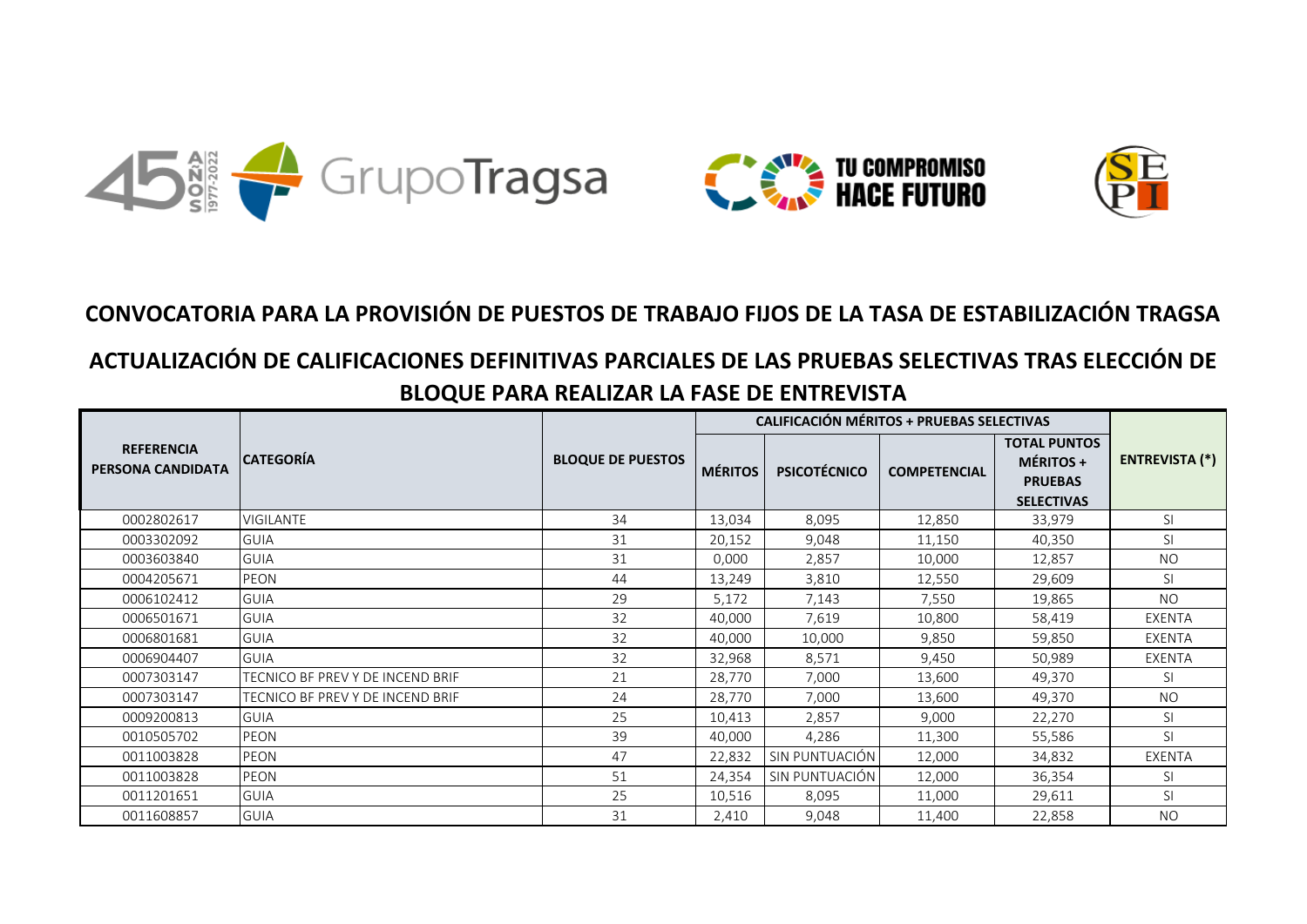|                                        |                                         |                          | <b>CALIFICACIÓN MÉRITOS + PRUEBAS SELECTIVAS</b> |                     |                     |                                                                         |                       |
|----------------------------------------|-----------------------------------------|--------------------------|--------------------------------------------------|---------------------|---------------------|-------------------------------------------------------------------------|-----------------------|
| <b>REFERENCIA</b><br>PERSONA CANDIDATA | <b>CATEGORIA</b>                        | <b>BLOQUE DE PUESTOS</b> | <b>MÉRITOS</b>                                   | <b>PSICOTÉCNICO</b> | <b>COMPETENCIAL</b> | <b>TOTAL PUNTOS</b><br>MÉRITOS +<br><b>PRUEBAS</b><br><b>SELECTIVAS</b> | <b>ENTREVISTA (*)</b> |
| 0012003791                             | OFICIAL DE OFICIOS                      | 43                       | 37,420                                           | 0,476               | 12,200              | 50,096                                                                  | EXENTA                |
| 0012101698                             | <b>VIGILANTE</b>                        | 35                       | 0,958                                            | 5,714               | 10,500              | 17,172                                                                  | SI.                   |
| 0012806438                             | TECNICO BF PREV Y DE INCEND BRIF        | 24                       | 7,502                                            | 0,500               | 11,300              | 19,302                                                                  | SI                    |
| 0013701697                             | <b>VIGILANTE</b>                        | 35                       | 15,418                                           | 8,095               | 9,500               | 33,013                                                                  | SI                    |
| 0014102169                             | OFICIAL DE OFICIOS                      | 41                       | 40,000                                           | 5,714               | 12,800              | 58,514                                                                  | SI                    |
| 0014509034                             | <b>VIGILANTE</b>                        | 37                       | 4,928                                            | 4,762               | 9,350               | 19,040                                                                  | <b>NO</b>             |
| 0014509034                             | BOMBERO FORESTAL CONDUCTOR ESPECIALISTA | 52                       | 4,928                                            | 4,762               | 12,300              | 21,990                                                                  | SI                    |
| 0016108611                             | GUIA                                    | 31                       | 40,000                                           | 7,619               | 9.850               | 57,469                                                                  | SI                    |
| 0016706200                             | VIGILANTE                               | 37                       | 40,000                                           | 6,190               | 11,050              | 57,240                                                                  | SI                    |
| 0017002549                             | <b>VIGILANTE</b>                        | 37                       | 40,000                                           | 5,238               | 11,600              | 56,838                                                                  | SI                    |
| 0018100582                             | <b>VIGILANTE</b>                        | 34                       | 12,766                                           | SIN PUNTUACIÓN      | 13,250              | 26,016                                                                  | SI                    |
| 0018208689                             | VIGILANTE                               | 37                       | 40,000                                           | 7,143               | 11,850              | 58,993                                                                  | <b>NO</b>             |
| 0018303797                             | <b>GUIA</b>                             | 31                       | 5,208                                            | 3,810               | 9,800               | 18,818                                                                  | <b>NO</b>             |
| 0018905945                             | <b>VIGILANTE</b>                        | 37                       | 40,000                                           | SIN PUNTUACIÓN      | 11,200              | 51,200                                                                  | SI                    |
| 0019002542                             | <b>VIGILANTE</b>                        | 37                       | 40,000                                           | 0.952               | 10,100              | 51,052                                                                  | SI                    |
| 0019305975                             | <b>VIGILANTE</b>                        | 37                       | 40,000                                           | SIN PUNTUACIÓN      | 12,250              | 52,250                                                                  | SI                    |
| 0019809447                             | <b>VIGILANTE</b>                        | 35                       | 15,455                                           | 6,667               | 8,550               | 30,672                                                                  | SI                    |
| 0020405680                             | PEON                                    | 45                       | 9,454                                            | 9,048               | 8,650               | 27,152                                                                  | SI.                   |
| 0021404236                             | TECNICO BF PREV Y DE INCEND BRIF        | 23                       | 14,074                                           | 3,500               | 10,850              | 28,424                                                                  | SI                    |
| 0021900256                             | TECNICO BF PREV Y DE INCEND BRIF        | 24                       | 18,442                                           | 9,500               | 12,800              | 40,742                                                                  | SI                    |
| 0022100730                             | <b>GUIA</b>                             | 28                       | 22,318                                           | 10,000              | 10,200              | 42,518                                                                  | <b>EXENTA</b>         |
| 0022402886                             | EMISORISTA ADMINISTRATIVO               | 19                       | 7,680                                            | 9,524               | 11,950              | 29,154                                                                  | SI                    |
| 0022402886                             | TECNICO BF PREV Y DE INCEND BRIF        | 22                       | 7,680                                            | 4,500               | 13,800              | 25,980                                                                  | SI                    |
| 0023008693                             | <b>GUIA</b>                             | 31                       | 40,000                                           | 10,000              | 10,400              | 60,400                                                                  | SI                    |
| 0023309395                             | <b>VIGILANTE</b>                        | 35                       | 9,979                                            | 7,143               | 10,800              | 27,922                                                                  | SI                    |
| 0024504211                             | <b>GUIA</b>                             | 28                       | 40,000                                           | 10,000              | 9,300               | 59,300                                                                  | <b>EXENTA</b>         |
| 0024705551                             | <b>VIGILANTE</b>                        | 38                       | 32,723                                           | 6,190               | 11,250              | 50,163                                                                  | EXENTA                |
| 0024802913                             | VIGILANTE                               | 38                       | 32,455                                           | SIN PUNTUACIÓN      | 7,550               | 40,005                                                                  | EXENTA                |
| 0025305695                             | PEON                                    | 44                       | 9,382                                            | 2,381               | 9,750               | 21,513                                                                  | SI                    |
| 0025401555                             | TECNICO BF PREV Y DE INCEND BRIF        | 22                       | 10,834                                           | 5,500               | 10,800              | 27,134                                                                  | <b>NO</b>             |
| 0025401555                             | TECNICO BF PREV Y DE INCEND BRIF        | 24                       | 10,834                                           | 5,500               | 10,800              | 27,134                                                                  | SI.                   |
| 0026107389                             | BOMBERO FORESTAL CONDUCTOR ESPECIALISTA | 52                       | 0,319                                            | 9,524               | 10,000              | 19,843                                                                  | SI                    |
| 0026200592                             | PEON                                    | 45                       | 8,871                                            | 7,619               | 10,400              | 26,890                                                                  | SI.                   |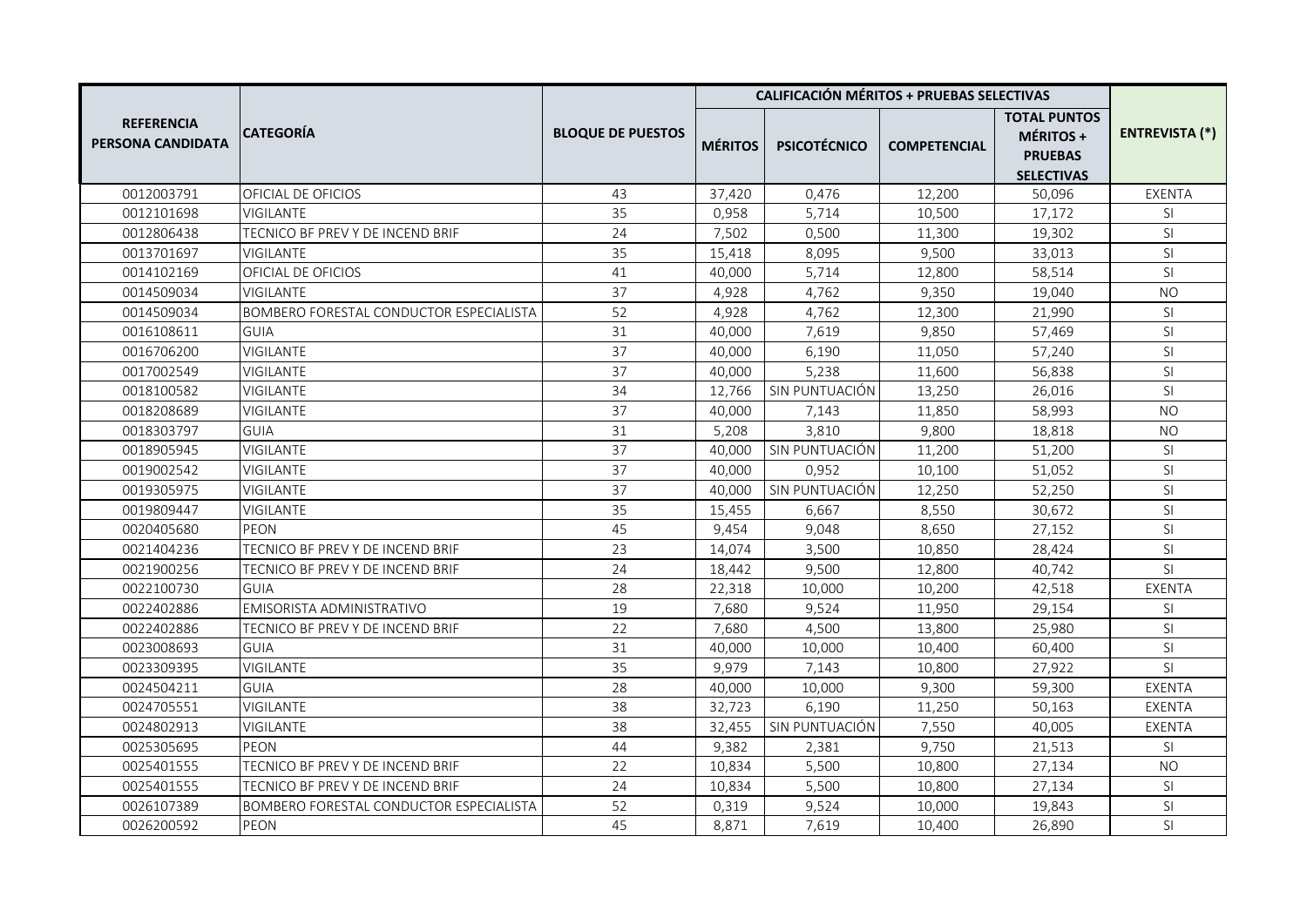|                                        |                                         |                          |                | <b>CALIFICACIÓN MÉRITOS + PRUEBAS SELECTIVAS</b> |                     |                                                                         |                       |  |
|----------------------------------------|-----------------------------------------|--------------------------|----------------|--------------------------------------------------|---------------------|-------------------------------------------------------------------------|-----------------------|--|
| <b>REFERENCIA</b><br>PERSONA CANDIDATA | CATEGORÍA                               | <b>BLOQUE DE PUESTOS</b> | <b>MÉRITOS</b> | <b>PSICOTÉCNICO</b>                              | <b>COMPETENCIAL</b> | <b>TOTAL PUNTOS</b><br>MÉRITOS +<br><b>PRUEBAS</b><br><b>SELECTIVAS</b> | <b>ENTREVISTA (*)</b> |  |
| 0026405700                             | PEON                                    | 44                       | 17,543         | 8,571                                            | 10,150              | 36,264                                                                  | SI                    |  |
| 0026508688                             | BOMBERO FORESTAL CONDUCTOR ESPECIALISTA | 52                       | 17,183         | 4,762                                            | 9,300               | 31,245                                                                  | <b>SI</b>             |  |
| 0026803130                             | CAPATAZ                                 | 40                       | 40,000         | 9,048                                            | 12,150              | 61,198                                                                  | EXENTA                |  |
| 0027501697                             | EMISORISTA ADMINISTRATIVO               | 20                       | 18,412         | 8,571                                            | 8,450               | 35,433                                                                  | EXENTA                |  |
| 0027901698                             | <b>VIGILANTE</b>                        | 34                       | 0,000          | SIN PUNTUACIÓN                                   | 9,100               | 9,100                                                                   | SI                    |  |
| 0028503862                             | <b>GUIA</b>                             | 27                       | 13,946         | 10,000                                           | 10,600              | 34,546                                                                  | EXENTA                |  |
| 0028603826                             | <b>GUIA</b>                             | 31                       | 40,000         | 10,000                                           | 10,750              | 60,750                                                                  | SI                    |  |
| 0028903815                             | <b>GUIA</b>                             | 31                       | 40,000         | 10,000                                           | 9,300               | 59,300                                                                  | SI                    |  |
| 0029805952                             | <b>GUIA</b>                             | 26                       | 12,256         | 6,190                                            | 11,350              | 29,796                                                                  | SI                    |  |
| 0030105143                             | <b>GUIA</b>                             | 29                       | 5,870          | 10,000                                           | 10,700              | 26,570                                                                  | <b>NO</b>             |  |
| 0030105143                             | <b>GUIA</b>                             | 31                       | 0,000          | 10,000                                           | 10,700              | 20,700                                                                  | <b>NO</b>             |  |
| 0030804477                             | TECNICO BF PREV Y DE INCEND BRIF        | 23                       | 21,917         | 10,000                                           | 13,000              | 44,917                                                                  | SI.                   |  |
| 0030804477                             | TECNICO BF PREV Y DE INCEND BRIF        | 24                       | 21,917         | 10,000                                           | 13,000              | 44,917                                                                  | <b>NO</b>             |  |
| 0031802534                             | <b>GUIA</b>                             | 26                       | 11,999         | 9,048                                            | 8,450               | 29,497                                                                  | SI.                   |  |
| 0032008894                             | TECNICO BF PREV Y DE INCEND BRIF        | 23                       | 16,241         | 9,000                                            | 12,800              | 38,041                                                                  | <b>NO</b>             |  |
| 0032008894                             | TECNICO BF PREV Y DE INCEND BRIF        | 24                       | 16,241         | 9,000                                            | 12,800              | 38,041                                                                  | SI                    |  |
| 0032100937                             | TECNICO BF PREV Y DE INCEND BRIF        | 23                       | 13,742         | 3,000                                            | 10,950              | 27,692                                                                  | <b>NO</b>             |  |
| 0032100937                             | TECNICO BF PREV Y DE INCEND BRIF        | 24                       | 13,742         | 3,000                                            | 10,950              | 27,692                                                                  | SI.                   |  |
| 0032201700                             | <b>GUIA</b>                             | 26                       | 0,000          | 8,571                                            | 10,650              | 19,221                                                                  | SI                    |  |
| 0032400899                             | <b>GUIA</b>                             | 26                       | 8,094          | 9,524                                            | 8,600               | 26,218                                                                  | SI                    |  |
| 0034205668                             | PEON                                    | 39                       | 25,297         | 7,619                                            | 10,400              | 43,316                                                                  | SI                    |  |
| 0034505662                             | PEON                                    | 39                       | 3,806          | 6,667                                            | 8,050               | 18,523                                                                  | <b>NO</b>             |  |
| 0035403940                             | <b>GUIA</b>                             | 25                       | 2,884          | 10,000                                           | 10,750              | 23,634                                                                  | SI                    |  |
| 0035403940                             | <b>GUIA</b>                             | 26                       | 2,884          | 10,000                                           | 10,750              | 23,634                                                                  | <b>NO</b>             |  |
| 0035403940                             | <b>GUIA</b>                             | 27                       | 5,768          | 10,000                                           | 10,750              | 26,518                                                                  | <b>NO</b>             |  |
| 0035403940                             | <b>GUIA</b>                             | 29                       | 5,768          | 10,000                                           | 10,750              | 26,518                                                                  | <b>NO</b>             |  |
| 0035403940                             | <b>GUIA</b>                             | 31                       | 5,768          | 10,000                                           | 10,750              | 26,518                                                                  | N <sub>O</sub>        |  |
| 0035403940                             | <b>GUIA</b>                             | 32                       | 5,768          | 10,000                                           | 10,750              | 26,518                                                                  | <b>NO</b>             |  |
| 0035705705                             | <b>PEON</b>                             | 44                       | 2,653          | 7,143                                            | 11,700              | 21,496                                                                  | SI                    |  |
| 0036005723                             | PEON                                    | 44                       | 9,382          | 1,905                                            | 10,950              | 22,237                                                                  | SI                    |  |
| 0036100573                             | <b>PEON</b>                             | 45                       | 8,762          | 0,952                                            | 12,400              | 22,114                                                                  | SI.                   |  |
| 0036402026                             | <b>VIGILANTE</b>                        | 35                       | 5,561          | 6,190                                            | 10,850              | 22,601                                                                  | SI                    |  |
| 0037305654                             | PEON                                    | 44                       | 14,837         | 1,905                                            | 11,350              | 28,092                                                                  | SI                    |  |
| 0039104054                             | OFICIAL DE OFICIOS                      | 42                       | 0,000          | 3,333                                            | 9,400               | 12,733                                                                  | <b>NO</b>             |  |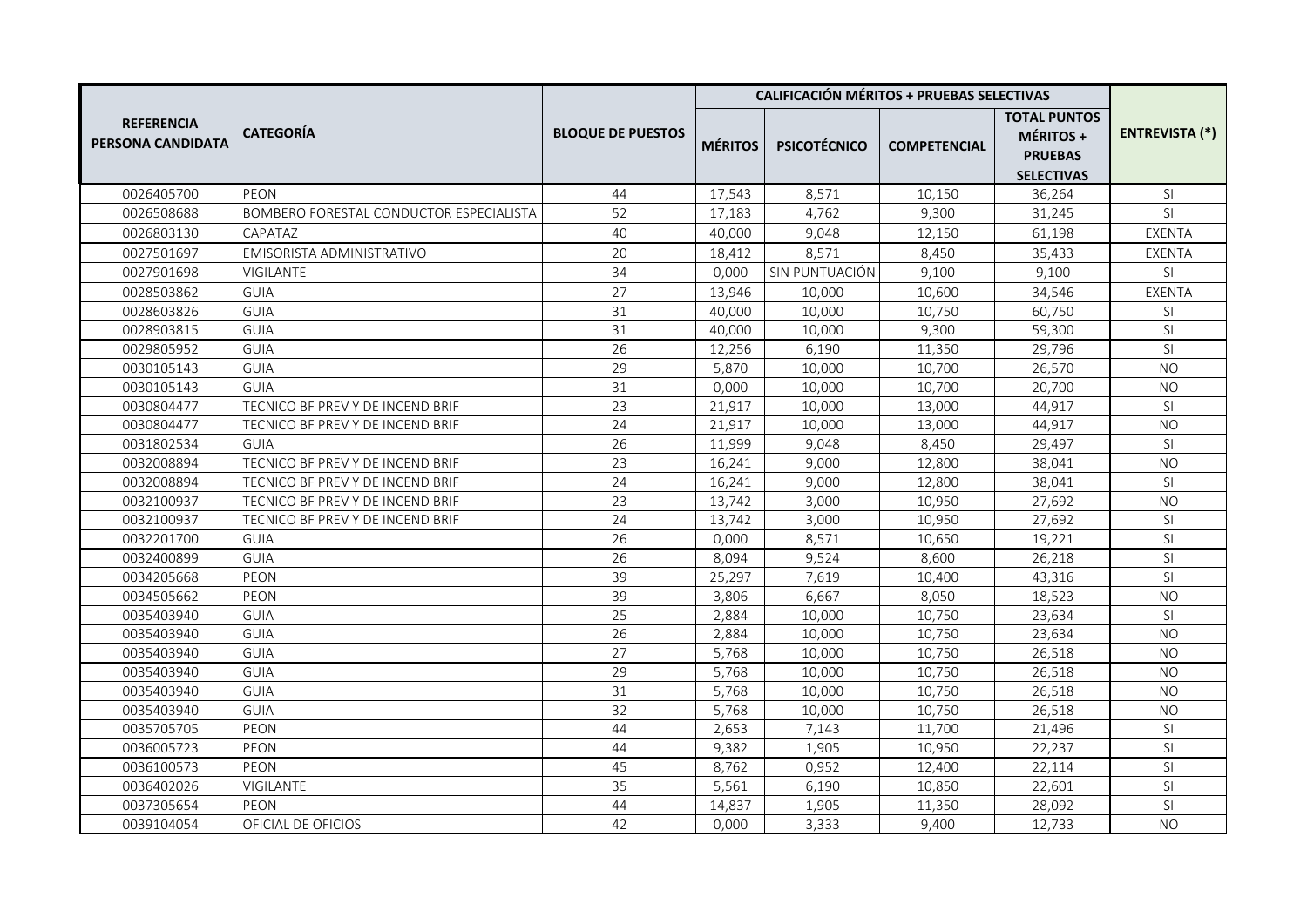|                                               |                                  |                          | <b>CALIFICACIÓN MÉRITOS + PRUEBAS SELECTIVAS</b> |                     |                     |                                                                         |                |
|-----------------------------------------------|----------------------------------|--------------------------|--------------------------------------------------|---------------------|---------------------|-------------------------------------------------------------------------|----------------|
| <b>REFERENCIA</b><br><b>PERSONA CANDIDATA</b> | CATEGORÍA                        | <b>BLOQUE DE PUESTOS</b> | <b>MÉRITOS</b>                                   | <b>PSICOTÉCNICO</b> | <b>COMPETENCIAL</b> | <b>TOTAL PUNTOS</b><br>MÉRITOS +<br><b>PRUEBAS</b><br><b>SELECTIVAS</b> | ENTREVISTA (*) |
| 0040605709                                    | PEON                             | 44                       | 9,431                                            | 5,238               | 9,950               | 24,619                                                                  | SI.            |
| 0040901591                                    | GUIA                             | 29                       | 40,000                                           | 8,095               | 9,250               | 57,345                                                                  | NO             |
| 0041209781                                    | <b>GUIA</b>                      | 27                       | 17,791                                           | 9,048               | 9,600               | 36,439                                                                  | EXENTA         |
| 0041306424                                    | TECNICO BF PREV Y DE INCEND BRIF | 22                       | 4,471                                            | 7,000               | 12,450              | 23,921                                                                  | <b>NO</b>      |
| 0041306424                                    | TECNICO BF PREV Y DE INCEND BRIF | 23                       | 4,471                                            | 7,000               | 12,450              | 23,921                                                                  | <b>NO</b>      |
| 0041306424                                    | TECNICO BF PREV Y DE INCEND BRIF | 24                       | 4,471                                            | 7,000               | 12,450              | 23,921                                                                  | SI             |
| 0041605698                                    | PEON                             | 45                       | 19,641                                           | 9,048               | 10,950              | 39,639                                                                  | SI             |
| 0042104220                                    | TECNICO BF PREV Y DE INCEND BRIF | 23                       | 14,535                                           | 7,500               | 11,400              | 33,435                                                                  | <b>NO</b>      |
| 0042104220                                    | TECNICO BF PREV Y DE INCEND BRIF | 24                       | 14,535                                           | 7,500               | 11,400              | 33,435                                                                  | SI             |
| 0042305925                                    | <b>PEON</b>                      | 46                       | 13,022                                           | SIN PUNTUACIÓN      | 12,850              | 25,872                                                                  | SI.            |
| 0042604916                                    | <b>GUIA</b>                      | 25                       | 4,312                                            | 9,524               | 12,000              | 25,836                                                                  | SI             |
| 0042604916                                    | VIGILANTE                        | 34                       | 4,312                                            | 9,524               | 11,200              | 25,036                                                                  | SI             |
| 0043905505                                    | <b>VIGILANTE</b>                 | 35                       | 11,118                                           | 9,524               | 11,750              | 32,392                                                                  | SI             |
| 0044105506                                    | <b>VIGILANTE</b>                 | 34                       | 3,140                                            | 7,619               | 12,300              | 23,059                                                                  | SI             |
| 0044209447                                    | VIGILANTE                        | 35                       | 5,269                                            | 9,524               | 11,400              | 26,193                                                                  | <b>SI</b>      |
| 0044703543                                    | <b>GUIA</b>                      | 26                       | 1,120                                            | 10,000              | 11,450              | 22,570                                                                  | SI.            |
| 0044905672                                    | PEON                             | 44                       | 9,839                                            | 3,333               | 9,250               | 22,422                                                                  | SI             |
| 0045305699                                    | PEON                             | 44                       | 12,335                                           | 5,714               | 10,900              | 28,949                                                                  | SI.            |
| 0045705506                                    | <b>VIGILANTE</b>                 | 35                       | 5,160                                            | 9,048               | 10,550              | 24,758                                                                  | SI.            |
| 0046308672                                    | OFICIAL DE OFICIOS               | 41                       | 22,729                                           | SIN PUNTUACIÓN      | 12,050              | 34,779                                                                  | SI             |
| 0046403358                                    | PEON                             | 50                       | 40,000                                           | SIN PUNTUACIÓN      | 9,600               | 49,600                                                                  | SI             |
| 0046605655                                    | PEON                             | 46                       | 11,139                                           | 7,143               | 12,550              | 30,832                                                                  | SI             |
| 0046708407                                    | OFICIAL DE OFICIOS               | 42                       | 40,000                                           | SIN PUNTUACIÓN      | 8,000               | 48,000                                                                  | SI             |
| 0046809444                                    | VIGILANTE                        | 35                       | 10,339                                           | 8,095               | 10,100              | 28,534                                                                  | SI             |
| 0046903361                                    | PEON                             | 48                       | 40,000                                           | 1,429               | 11,750              | 53,179                                                                  | SI             |
| 0047008605                                    | PEON                             | 48                       | 40,000                                           | SIN PUNTUACIÓN      | 10,600              | 50,600                                                                  | SI             |
| 0047104234                                    | PEON                             | 46                       | 5,219                                            | 8,571               | 8,550               | 22,340                                                                  | <b>SI</b>      |
| 0047506253                                    | <b>VIGILANTE</b>                 | 37                       | 5,969                                            | 9,524               | 12,000              | 27,493                                                                  | SI             |
| 0047600574                                    | PEON                             | 44                       | 15,487                                           | 2,381               | 9,650               | 27,518                                                                  | SI.            |
| 0048203833                                    | PEON                             | 51                       | 5,782                                            | 1,429               | 8,950               | 16,161                                                                  | SI             |
| 0048702190                                    | PEON                             | 48                       | 5,339                                            | 7,619               | 11,500              | 24,458                                                                  | <b>NO</b>      |
| 0048702190                                    | PEON                             | 50                       | 5,339                                            | 7,619               | 11,500              | 24,458                                                                  | SI             |
| 0048805718                                    | PEON                             | 44                       | 8,591                                            | 4,286               | 10,700              | 23,577                                                                  | SI             |
| 0050403830                                    | PEON                             | 51                       | 11,304                                           | 9,524               | 11,900              | 32,728                                                                  | <b>SI</b>      |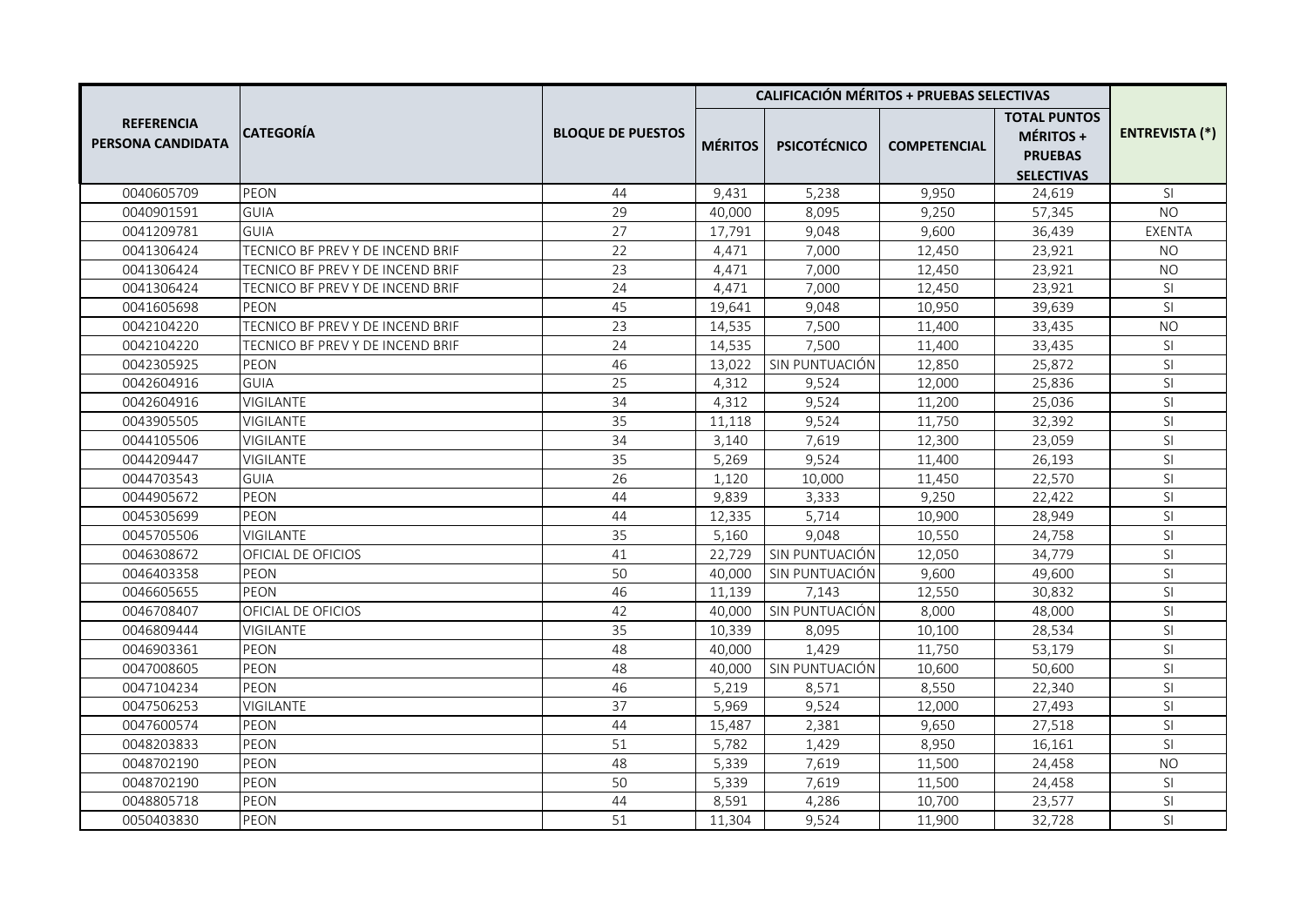|                                               |                                  |                          | <b>CALIFICACIÓN MÉRITOS + PRUEBAS SELECTIVAS</b> |                     |                     |                                                                         |                       |
|-----------------------------------------------|----------------------------------|--------------------------|--------------------------------------------------|---------------------|---------------------|-------------------------------------------------------------------------|-----------------------|
| <b>REFERENCIA</b><br><b>PERSONA CANDIDATA</b> | <b>CATEGORIA</b>                 | <b>BLOQUE DE PUESTOS</b> | <b>MÉRITOS</b>                                   | <b>PSICOTÉCNICO</b> | <b>COMPETENCIAL</b> | <b>TOTAL PUNTOS</b><br>MÉRITOS +<br><b>PRUEBAS</b><br><b>SELECTIVAS</b> | <b>ENTREVISTA (*)</b> |
| 0050505638                                    | <b>PEON</b>                      | 44                       | 9,644                                            | 5,714               | 10,450              | 25,808                                                                  | SI                    |
| 0051408107                                    | PEON                             | 48                       | 3,874                                            | 9,048               | 10,400              | 23,322                                                                  | SI                    |
| 0051900197                                    | TECNICO BF PREV Y DE INCEND BRIF | 24                       | 12,029                                           | 6,500               | 14,100              | 32,629                                                                  | SI                    |
| 0052302883                                    | EMISORISTA ADMINISTRATIVO        | 19                       | 1,314                                            | 10,000              | 10,700              | 22,014                                                                  | SI.                   |
| 0053201710                                    | <b>GUIA</b>                      | 25                       | 1,638                                            | 10,000              | 9,850               | 21,488                                                                  | SI                    |
| 0053201710                                    | GUIA                             | 26                       | 1,638                                            | 10,000              | 9,850               | 21,488                                                                  | <b>NO</b>             |
| 0053603110                                    | TECNICO BF PREV Y DE INCEND BRIF | 23                       | 17,816                                           | 3,500               | 10,300              | 31,616                                                                  | SI                    |
| 0053603110                                    | TECNICO BF PREV Y DE INCEND BRIF | 24                       | 17,816                                           | 3,500               | 10,300              | 31,616                                                                  | <b>NO</b>             |
| 0054000574                                    | <b>PEON</b>                      | 39                       | 5,878                                            | 1,429               | 10,200              | 17,507                                                                  | N <sub>O</sub>        |
| 0054000574                                    | <b>PEON</b>                      | 44                       | 11,453                                           | 1,429               | 10,200              | 23,082                                                                  | NO.                   |
| 0054000574                                    | PEON                             | 45                       | 11,453                                           | 1,429               | 10,200              | 23,082                                                                  | SI                    |
| 0055800819                                    | <b>GUIA</b>                      | 25                       | 0,000                                            | 4,286               | 9,300               | 13,586                                                                  | SI                    |
| 0055800819                                    | <b>VIGILANTE</b>                 | 35                       | 0,000                                            | 4,286               | 10,400              | 14,686                                                                  | SI                    |
| 0055800819                                    | <b>VIGILANTE</b>                 | 36                       | 14,311                                           | 4,286               | 10,400              | 28,997                                                                  | EXENTA                |
| 0056505711                                    | PEON                             | 44                       | 7,131                                            | 8,095               | 9,450               | 24,676                                                                  | SI                    |
| 0057103791                                    | PEON                             | 48                       | 16,316                                           | SIN PUNTUACIÓN      | 11,800              | 28,116                                                                  | SI.                   |
| 0057103791                                    | PEON                             | 50                       | 7,949                                            | SIN PUNTUACIÓN      | 11,800              | 19,749                                                                  | <b>NO</b>             |
| 0058303109                                    | TECNICO BF PREV Y DE INCEND BRIF | 22                       | 4,576                                            | 10,000              | 13,250              | 27,826                                                                  | SI.                   |
| 0058303109                                    | TECNICO BF PREV Y DE INCEND BRIF | 23                       | 4,576                                            | 10,000              | 13,250              | 27,826                                                                  | <b>NO</b>             |
| 0058303109                                    | TECNICO BF PREV Y DE INCEND BRIF | 24                       | 4,576                                            | 10,000              | 13,250              | 27,826                                                                  | <b>NO</b>             |
| 0058705665                                    | PEON                             | 46                       | 10,344                                           | 6,190               | 10,500              | 27,034                                                                  | SI                    |
| 0060908605                                    | OFICIAL DE OFICIOS               | 42                       | 0,000                                            | 1,429               | 11,750              | 13,179                                                                  | <b>NO</b>             |
| 0061005632                                    | <b>PEON</b>                      | 39                       | 17,925                                           | SIN PUNTUACIÓN      | 12,500              | 30,425                                                                  | SI                    |
| 0061908627                                    | OFICIAL DE OFICIOS               | 42                       | 7,542                                            | 7,619               | 10,000              | 25,161                                                                  | SI                    |
| 0062105704                                    | PEON                             | 39                       | 1,625                                            | 10,000              | 11,400              | 23,025                                                                  | <b>NO</b>             |
| 0062105704                                    | PEON                             | 44                       | 4,332                                            | 10,000              | 11,400              | 25,732                                                                  | <b>NO</b>             |
| 0062105704                                    | PEON                             | 45                       | 4,332                                            | 10,000              | 11,400              | 25,732                                                                  | SI.                   |
| 0062600080                                    | TECNICO BF PREV Y DE INCEND BRIF | 22                       | 24,369                                           | 5,500               | 14,300              | 44,169                                                                  | SI                    |
| 0062700084                                    | TECNICO BF PREV Y DE INCEND BRIF | 22                       | 20,988                                           | 8,500               | 13,300              | 42,788                                                                  | SI                    |
| 0062801515                                    | TECNICO BF PREV Y DE INCEND BRIF | 22                       | 11,635                                           | 7,500               | 10,600              | 29,735                                                                  | <b>NO</b>             |
| 0062801515                                    | TECNICO BF PREV Y DE INCEND BRIF | 24                       | 11,635                                           | 7,500               | 10,600              | 29,735                                                                  | SI                    |
| 0062905860                                    | TECNICO BF PREV Y DE INCEND BRIF | 21                       | 7,734                                            | 7,500               | 11,600              | 26,834                                                                  | SI                    |
| 0062905860                                    | TECNICO BF PREV Y DE INCEND BRIF | 22                       | 7,734                                            | 7,500               | 11,600              | 26,834                                                                  | <b>NO</b>             |
| 0062905860                                    | TECNICO BF PREV Y DE INCEND BRIF | 23                       | 7,734                                            | 7,500               | 11,600              | 26,834                                                                  | <b>NO</b>             |